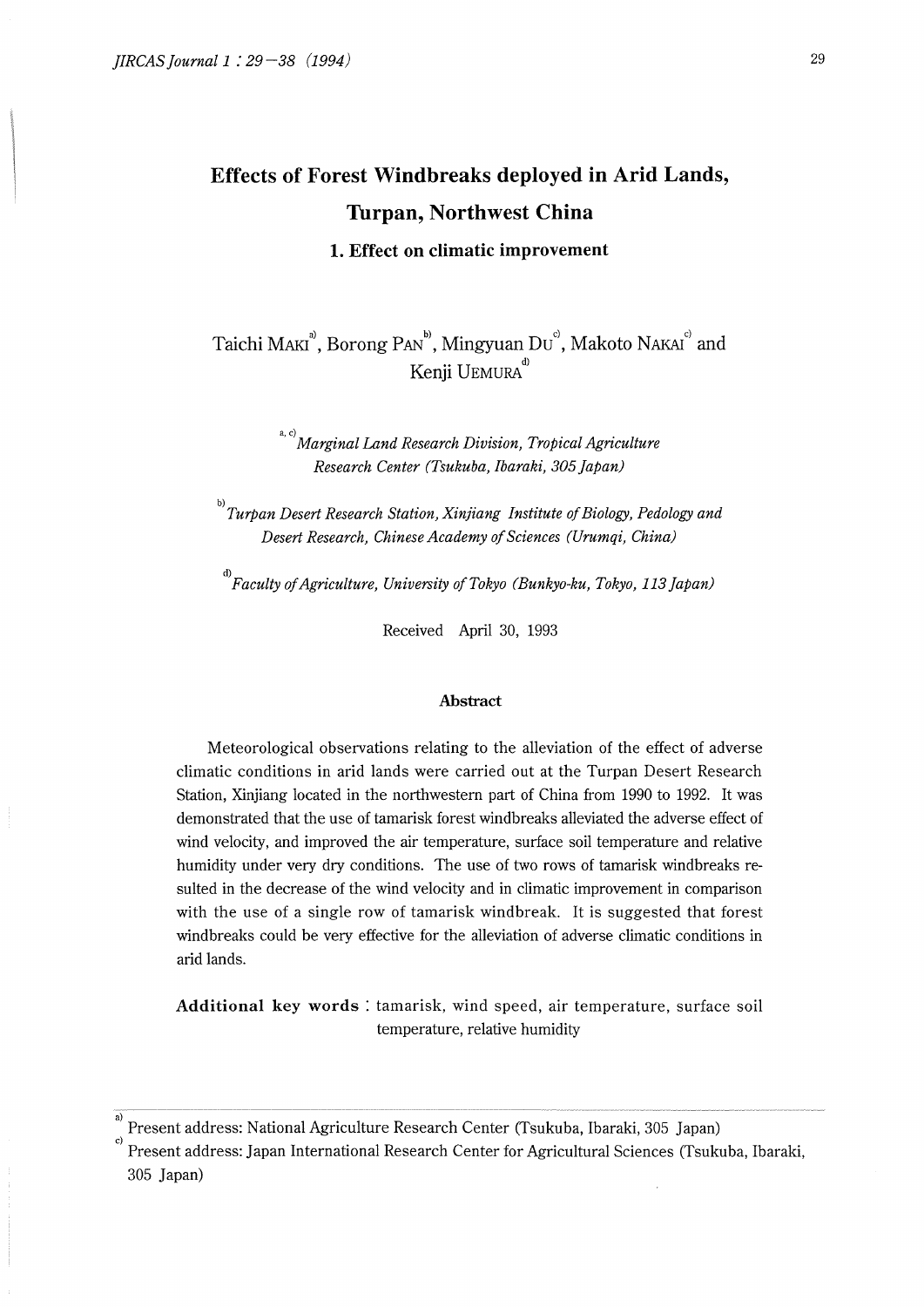## **Introduction**

Dry lands occupy one-third of the total surface area in the world. The process of desertification has been accelerated recently by excessive cultivation, deforestation, overgrazing and excessive consumption of water. Arid or dry lands in China cover  $1,308,000 \text{km}^2$  or  $13.6$  % of the total land area. The process of desertification which has been developing in China for a long time, has made rapid progress recently. Prevention of desertification and greening of the desert may be achieved through the improvement of meteorological conditions by the use of forest windbreaks.

Meteorological observations related to the improvement of climatic conditions were carried out in an arid area at the Turpan Desert Research Station, Xinjiang Institute of Biology, Pedology and Desert Research, Chinese Academy of Sciences ln spring, summer, autumn and winter using a single row of tamarisk windbreak and again in spring using two rows of tamarisk windbreaks $^{4,5,6,7)}$ .

Analysis of the improvement of the meteorological conditions will be outlined.

#### **Observation Methods**

Observation area is located at 42° 51'N, 89° ll'E, in Turpan, 200 km southeast of Urumqi. The elevation is 80 m below the sea level. The climate is of the continental type, arid with large differences in the temperature, the maximum and minimum air temperatures being 48° C and -28° C, respectively, and an annual precipitation of 16.4 mm. Low relative humidity below 10% is very frequently observed. The period of strong WNW wind lasts from April to June.

Observations were carried out on July 1 to 2, 1990, May 4, Aug. 24, Nov. 29, 1991, and April 25, 1992. The height of the tamarisk *(Tamarix elongata* L.) shrub (Plate 1) covering an area extending over a distance of 1 km (11 m width) was 4.6 m and the density of the windbreak which was expressed by a value corresponding to 100% -



Plate 1. A tamarisk windbreak at Turpan, China

porosity was 85%. Another windbreak located at 570 m from the windward windbreak during the period of strong wind, consisted of huyang *(Populus euphratica* 0.) and shazao *(Elaeagnus angustifolia* L.) trees with a height of 6 to 8 m.

The meteorological parameters measured included the wind direction and wind speed (U) at 1.5 m, air temperature (Ta) and relative humidity (RH) at 1.0 m, and surface soil temperature (Ts) at 0.0 m.

For the observation of the single row of tamarisk windbreak, the relative wind speed (Ur) was expressed in percentage (%) by taking the value recorded at 1.5 m height at -20 H as 100%. Observation points on the windward side were located at -20, -10, -7, -5, -2, -1, -0 H and on the leeward side at 0, 1, 2, 5, 7, 10, 15, 20, 25, 30 H from the forest windbreak, and also in the center of the windbreak.

The symbol nH indicates the distance from the windbreak represented by the multiple of the height (H) of the forest windbreak. The negative sign corresponds to the windward side and the positive sign to the leeward side.

For the observation of the double row of tamarisk windbreaks with a windbreak interval of about 50 m, there were 17 points on the windward side, leeward side from and inside the windbreak.

#### **Results**

## **1) Examples of meteorological improvement**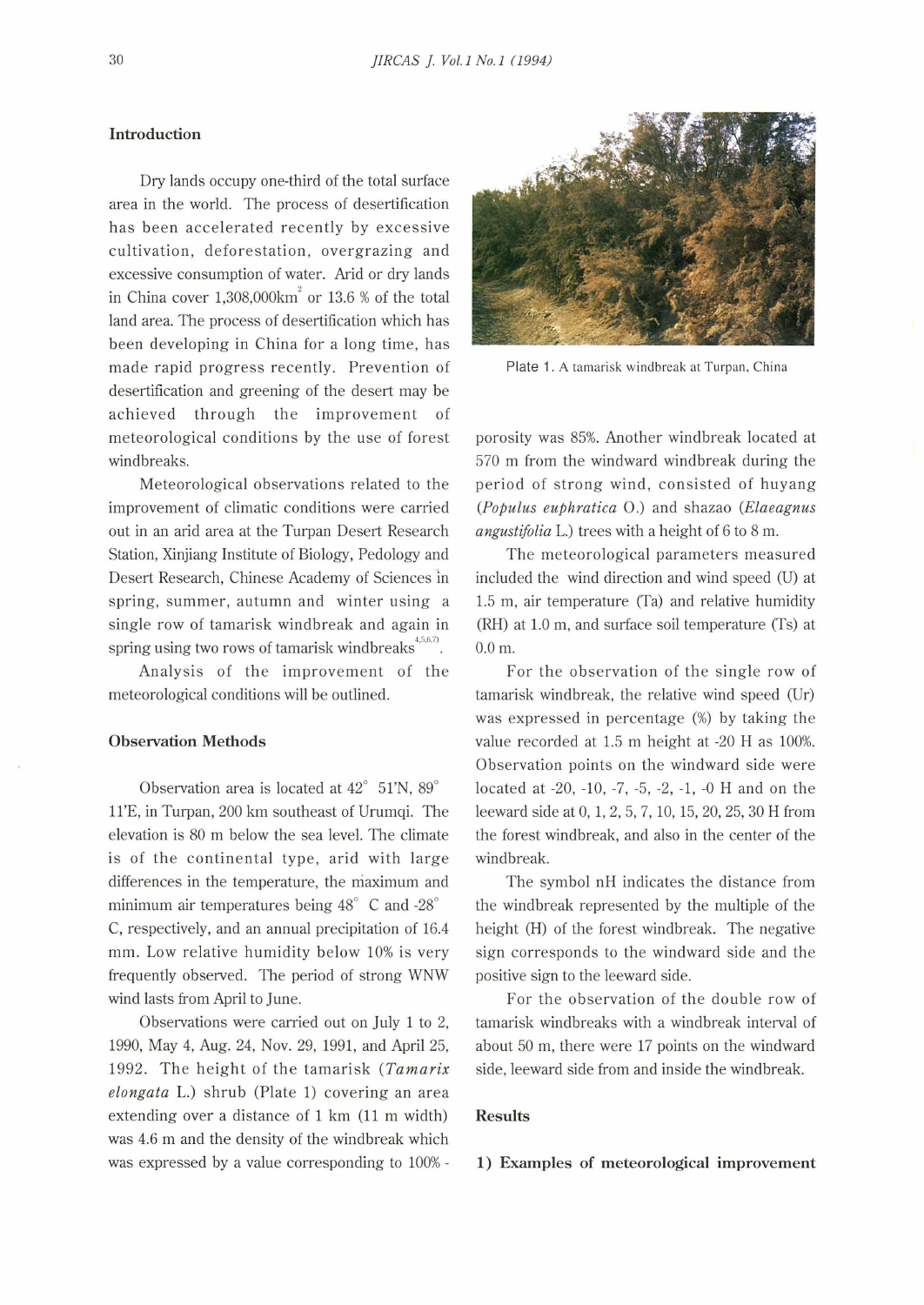**by the use of a single row of tamarisk windbreak** 

(1) Data recorded on July 1 to 2, 1990

The decrease of the wind speed and improvement of the meteorological conditions induced by the tamarisk windbreak in summer at 6:00 and 12:00 on July 2, 1990 are shown in Fig. 1, under high temperature and low relative humidity conditions in Turpan, China.

(a) As shown in Fig.  $1 \text{ A } (6:00 \text{ July } 2)$ , the relative wind speed (Ur) decreased from -10 H and returned to the original value at 30 H. The main effects occurred at distances of -5 H to 20 H from the windbreak. The minimum value of Ur was 10% on the leeward side near the windbreak. The value ranging from 10 to 20% was very small and the effect of the forest windbreak was pronounced in the center of the windbreak up to 5 H. Then, the Ur value gradually increased after 5 to 30 H. Wind direction changed to the opposite direction in the range from O to 5 H.

The surface soil temperature (Ts) and air temperature (Ta) which decreased in the range from -1 to -2 H due to radiation cooling and shading brought about by the windbreak, increased markedly at O H or on the leeward side near the windbreak by solar heating. The Ts value for sandy soils at 0:00 on July 2 (figure omitted) decreased significantly due to radiation cooling and the wind velocity on the leeward side also decreased until 20 H.

Relative humidity (RH) increased from -2 to 25 H, particularly inside the windbreak and at O to 5 H due to the increase in the humidity associated with the transpiration from tree leaves of the windbreak and evaporation from the soil surface of the windbreak belt under light winds at 6:00, reflecting the beneficial effect of the windbreak. The RH value on the leeward side near the windbreak was also slightly higher at 18:00 on July 1 and at 0:00 on



WO: Wind direction, Ur: Relative wind velocity, Ts: Surface soil temperature, RH: Relative humidity and Ta: Air temperature (A) 6:00 July 2 and (B) 12:00 July 2, 1990

Fig. 1. Improvement of meteorological conditions caused by a tamarisk windbreak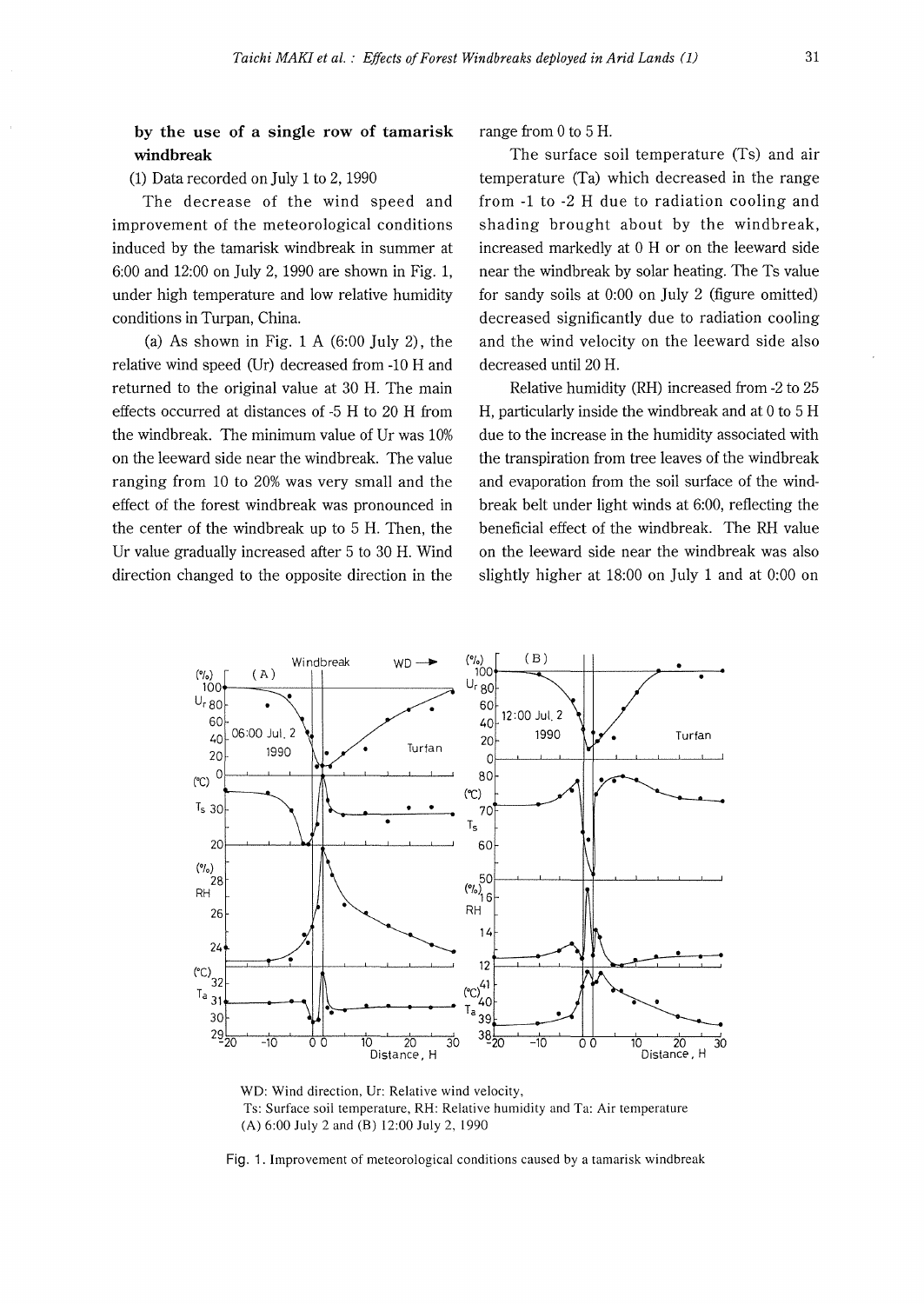July 2.

(b) As shown in Fig. 1 B (12:00 July 2), the Ur value decreased from -10 to 15 H. The area with the decrease, however, was smaller at 6:00 than at 12:00, because the wind direction did not form an acute angle with the windbreak, although the minimum values of Ur did not change.

Ts was very high and ranged from 70 to 80°C on both the windward and leeward sides, and exceeded 80°C near the forest windbreak. However, the decrease of Ts ranged from 20 to  $25^{\circ}$  and the minimum was  $52^{\circ}$  inside the shaded windbreak, indicating the beneficial effect of the windbreak.

The variation of the amplitude of Ta was smaller than that of Ts. Ta decreased slightly at 0 to 1 H due to the shading effect of the windbreak. This beneficial effect was also observed in the case of RH which increased considerably in the center of the windbreak and slightly near the leeward side. The increase of Ta by 2 to  $3^{\circ}$ C from -2 to 15 H and the decrease of RH from 5 to 15 H exerted an adverse effect on crop cultivation in summer.

(c) The remarkable decrease of Ur associated with the wide effective area of the windbreak forest (30 H at 6:00) was due to the fact that the direction of the wind formed a 90° angle with the windbreak. On the other hand, the effective area was not wide (15 H at 12:00) when the wind formed a 45° with the windbreak.

Although the Ta value increased inside the windbreak on the leeward side in the daytime, at night it decreased on both the windward and leeward sides, and increased in the early morning on the windward side due to sunshine. The use of windbreaks in summer resulted in the decrease of the wind velocity and increase of the relative humidity, in particular when the wind was light and in the decrease of the temperature at night, unlike in the case of the daytime temperature.

RH was high inside and near the windbreak due to the evapotranspiration from the tree leaves and soil of the windbreak forest.

The changes in Ts were similar to those of Ta. However, Ts inside the windbreak was about 25°

C lower compared with Ts outside the windbreak due to the shade of the trees.

(2) Data recorded on May 4, 1991

(a) 6:00 (Fig. 2 A): The decrease in the Ur region was minimal due to the direction of the wind which formed a 60° angle with the windbreak. Ts increased due to the sunshine on the leeward side near the windbreak. RH increased by 1% due to the transpiration of the leaves of the windbreak trees. Ta slightly increased due to the decrease of the wind velocity near the windbreak.

(b) 12:00 (Fig. 2 B): Ur recovered a value of 80% at 10 H and the decreasing area was small due to the wind direction that formed a 45° angle with the windbreak. The minimum was almost the same compared to the value of 5% recorded in other observations. Ts was  $1.5^{\circ}$  higher on the windward side because of the decrease of the wind velocity and 4 to  $5^\circ\text{C}$  on the leeward side due to the decrease of the wind velocity and solar heating. However, Ts was  $1^{\circ}$  lower due to the shading inside the windbreak. RH increased by 1% due to the transpiration of the leaves of the windbreak trees, mainly because the effect of the increase of RH was more pronounced than that of dryness associated with the increase of Ta. Ta increased by 2.0°C at O to 5 H due to the effects of the windbreak and solar heating.

(3) Data recorded on August 24, 1991

(a) 6:00 (Fig. 3 A): Ur was lower at distances of -10 H to 15 H from the windbreak. Minimum value of Ur was 10%. This value and the other two values (white circles) indicated a negative value for the wind velocity due to the change of the direction of the wind opposite to the windbreak (nor shown in Figs. 1 and 2). Ts was higher inside the forest windbreak, but slightly lower due to radiation cooling near the windbreak in the early morning. RH was higher at distances of -5 H to 15 H from the windbreak due to the transpiration of the leaves of the windbreak trees. Ta was lower near the windbreak due to radiation cooling.

(b) 12:00 (Fig. 3 B): The decrease of Ur was large (30%) at 10 H and the affected area was wide. Wind direction changed and was opposite to the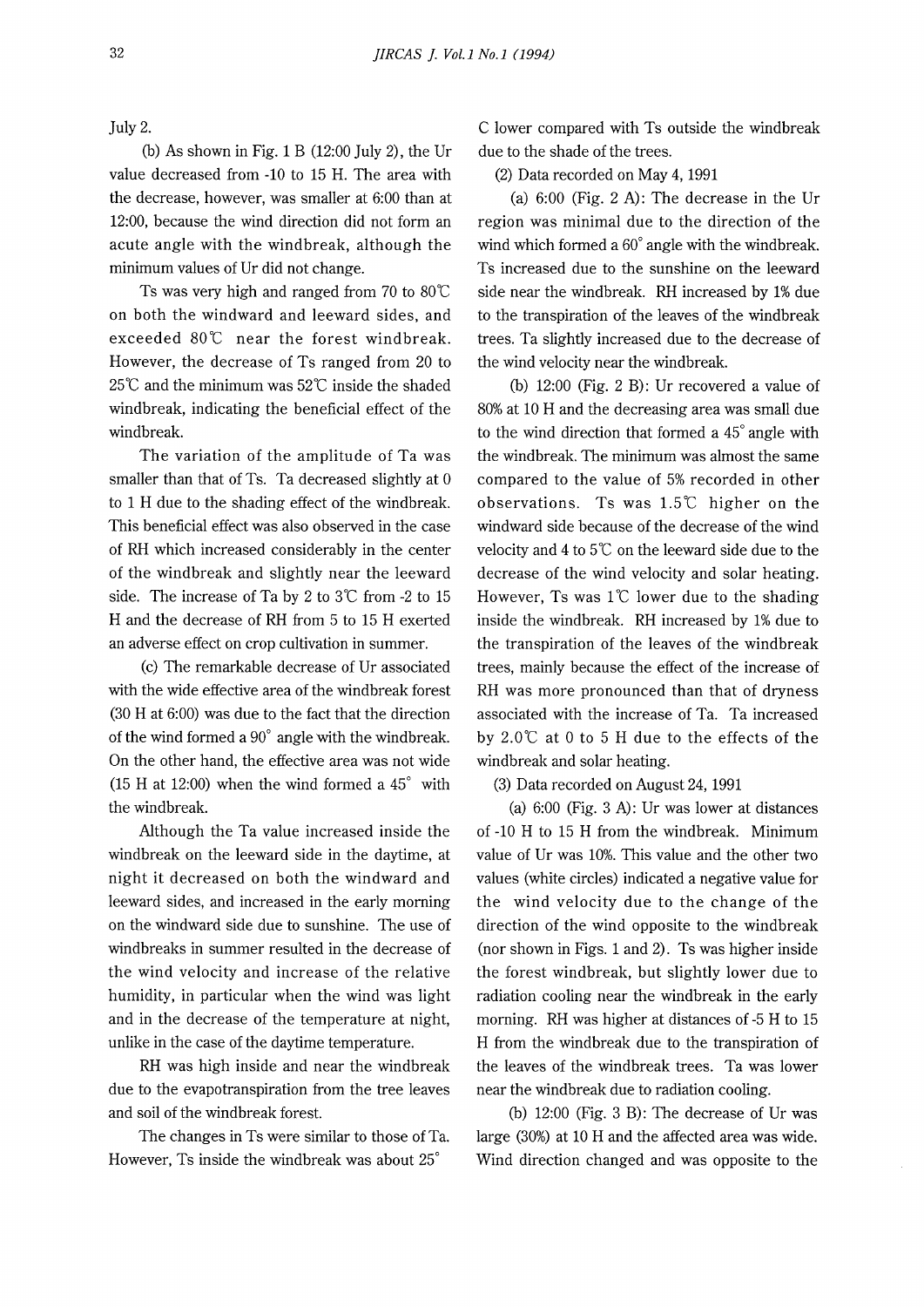

**WD:** Wind direction, Ur: Relative wind velocity, Ts: Surface soil temperature, RH: Relative humidity and Ta: Air temperature (A) 6:00 May 4 and (B) 12:00 May 4, 1991

**Fig.** 2. Improvement of meteorological conditions caused by a tamarisk windbreak



WD: Wind direction, Ur: Relative wind velocity, Ts: Surface soil temperature, RH: Relative humidity and Ta: Air temperature (A) 6:00 Aug. 24 and **(B)** 12:00 Aug. 24, 1991 Cross notation x indicates the value in another forest.

**Fig.** 3. Improvement of meteorological conditions caused by a tamarisk windbreak. White circles indicate the velocity of the wind in the opposite direction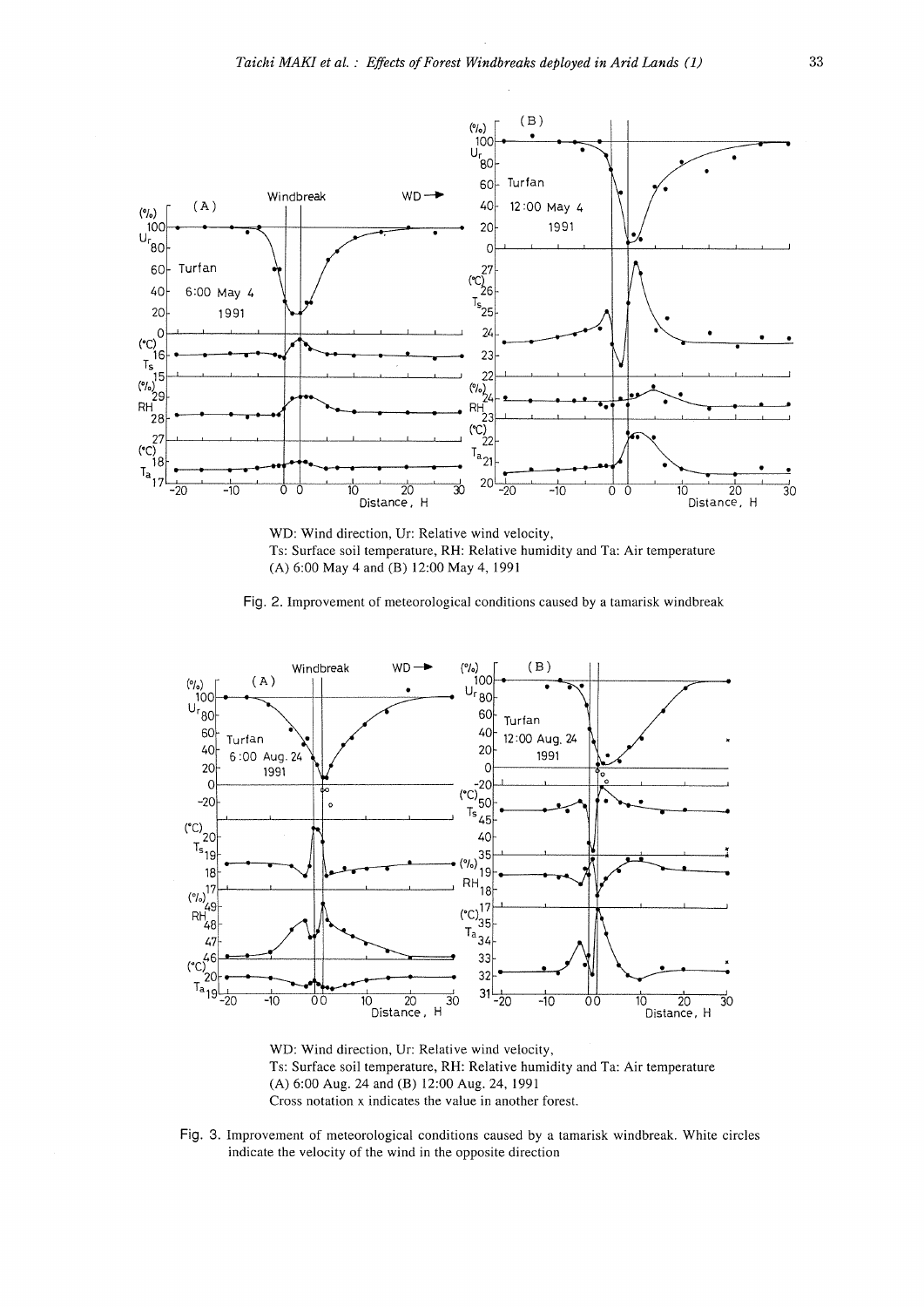windbreak at a distance of O H to 4 or 5 H from the windbreak. Ts was lower inside the windbreak due to the shade and higher near the windbreak. RH was higher inside the windbreak and lower just near the windbreak. Ta was higher on the windward side near the windbreak and very high from O to 5 H on the leeward side due to the increase of the temperature in the windbreak.

(4) Data recorded on November 29, 1991

(a)  $9:00$  (Fig. 4 A): Ur was lower from  $-5$  H to 20 H and the decreasing area was relatively wider. Wind direction was opposite to the windbreak at a distance of O H to 4 or 5 H from the windbreak. Ts was higher on the windward side and lower just on the leeward side near the windbreak due to sunshine and shade, respectively. RH was fairly high on the leeward side due to the effect of the windbreak, but the changes of Ta were limited under cold temperature conditions.

(b) 12:00 (Fig. 4 B): Ur was lower from -7 to 15 H and the affected area was not wide. Ts was higher on the windward side near the windbreak due to sunshine, but, significantly low inside the windbreak due to the shade of the windbreak. RH and Ta were slightly high around the windbreak.

# **2) Example of meteorological improvement by the use of two rows of tamarisk windbreaks**

The results recorded on April 25, 1992 are shown in Fig. 5. Schematic diagrams of the two rows of tamarisk windbreaks and sand accumulation are shown in Fig. 6. The observation points in the figures indicate the actual distance in meter.

(a)  $6:00$  (Fig. 5 A): Wind velocity (U) decreased by the use of the first row of tamarisk windbreak and decreased further by the use of the second row. Ts was higher inside the windbreak



(A) 9:00 Nov. 29 and (B) 12:00 Nov. 29, 1991

Fig. 4. Improvement of meteorological conditions caused by a tamarisk windbreak. White circles indicate the velocity of the wind in the opposite direction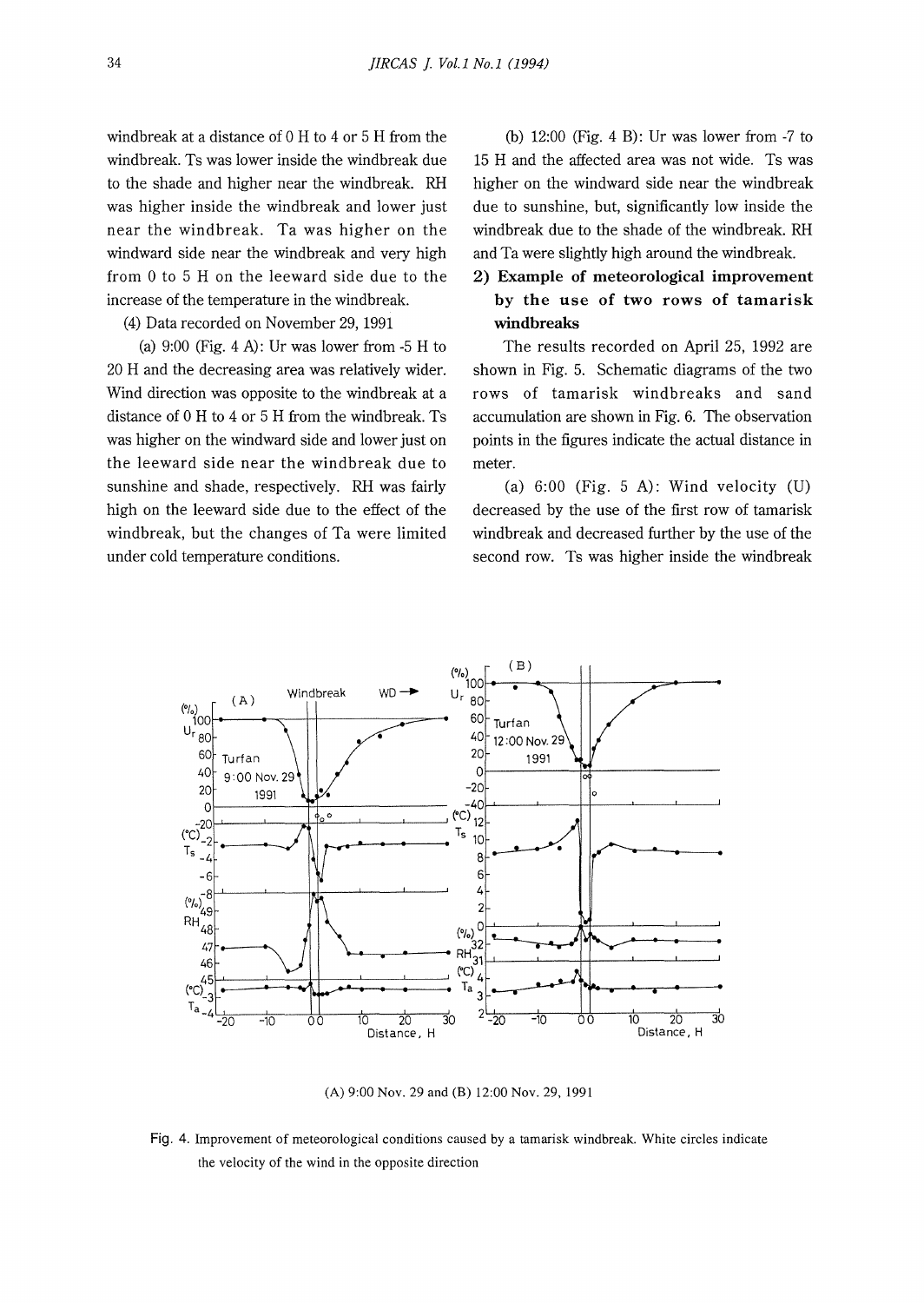due to the maintenance of the temperature. RH increased from the first to the second rows and the effect appeared to be significantly additive. Ta was slightly high inside the windbreak.

(b) 15:30 (Fig. 5 B): U decreased to almost zero due to the effect of the two rows of windbreaks. Ts was lower inside the windbreak due to the shade, but higher at the top where sand of the windbreak accumulated due to the higher position of the observation point. RH increased from inside the windbreak to the leeward side of the windbreak. Ta was higher due to the effect of the increase of the temperature except for the top of the windbreak because of the stronger wind.

The cumulative effect of the windbreak, in particular on RH was observed when the interval between the windbreak rows was 50 m. The increase of RH is important for the improvement of



WD: Wind direction, U: Wind velocity, Ts: Surface soil temperature, RH: Relative humidity and Ta: Air temperature (A) 6:00 Apr. 25 and (B) 15:30 Apr. 25, 1992

Fig. 5. Improvement of meteorological conditions caused by the two rows of tamarisk windbreaks



Fig. 6. Schematic representation of two rows of tamarisk windbreaks and sand accumulation in April, 1992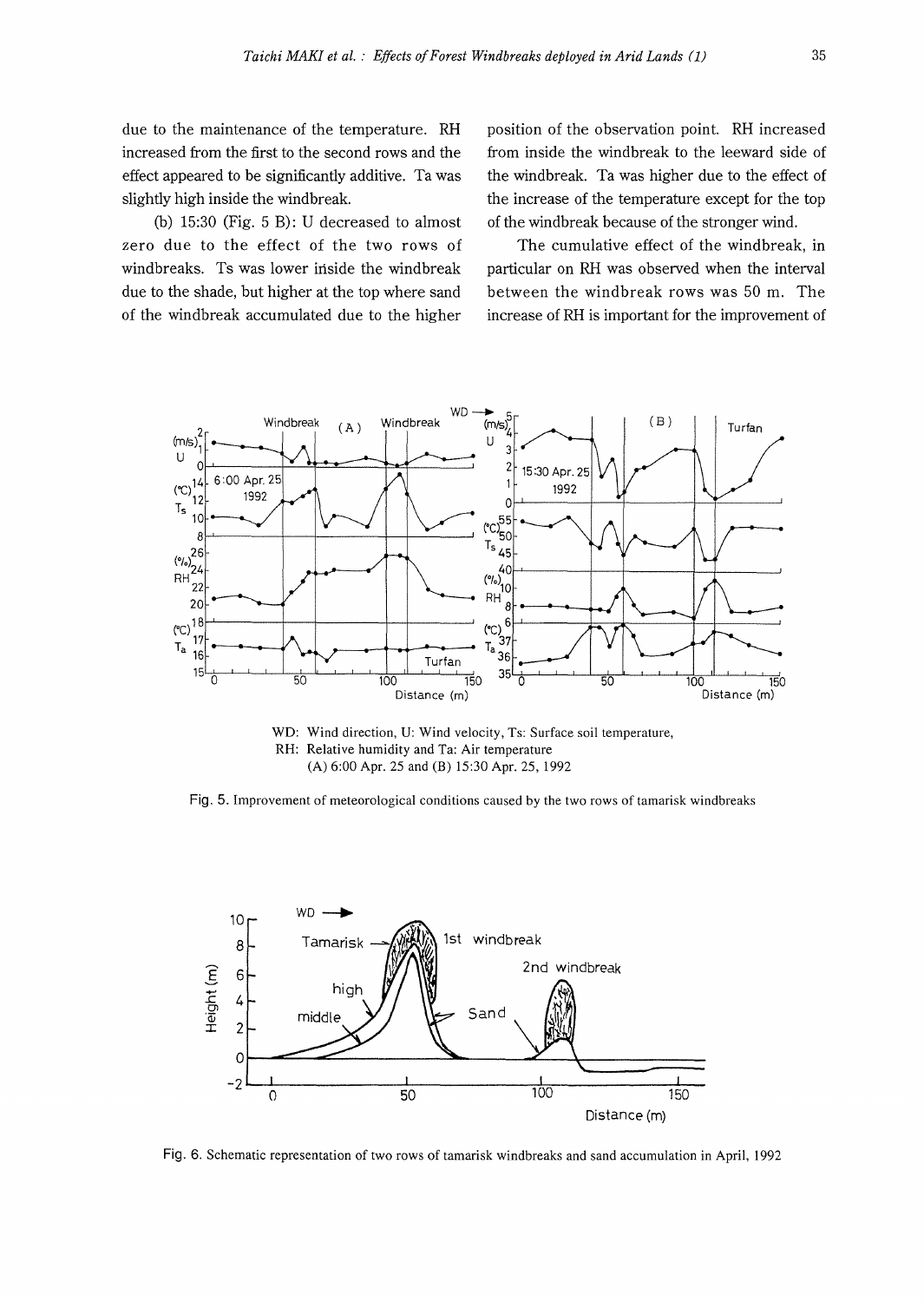the meteorological conditions in arid lands.

#### **Discussion**

There are several studies on the improvement of the climatic conditions of arid lands and prevention of desertification<sup>9,10,11,12)</sup>. It was reported that the air temperature at the height of 1.5 m at night ranged from 0.7 to 3.4°C, while the relative humidity increased from -3 to  $22\%^{21}$ . However, there are few reports on the improvement of the air temperature, soil temperature, humidity, etc. under hot and dry conditions.

During the dry and hot period in summer like on July 2, the increase of RH mainly associated with the presence of trees was very important for the improvement of the microclimate in fields where crops are cultivated. The increase of RH from -2 to -0 H is due to the change of the direction of the wind with the formation of eddies and the transpiration from the trees, particularly at night and the early morning. However, the increase of RH in the daytime was minimal based on the evaporation from the sand surface due to the very small amount of evaporation.

Ts on sandy soil decreased due to radiation cooling and the decrease of Ur on the leeward side during the night, particularly in the early morning.

There are several reports on the increase of RH and decrease of evaporation near windbreaks $\overset{1,8)}{\ldots}$ . However, there are few reports about the decrease of RH in the daytime under extremely high and dry conditions<sup>4</sup>, due to the lack of precise observations.

Although the shade provided by tree leaves and absorption of latent heat by transpiration of tree leaves decreased the values of Ta and improved the climatic conditions, the excessive increase of Ta near the windbreak due to the decrease of Ur in the daytime exerted an adverse effect on crop cultivation during the dry and hot period in summer<sup>7</sup>. The total effects on crops in summer must be evaluated over a long period of time, even if there is a negative effect for a short period of time. In the night in summer, the

decreases of Ta and Ts by radiation cooling are beneficial for the decrease of crop respiration and consequently for crop cultivation. Although the increase of RH from the transpiration of trees during the period of strong wind was minimal, the decrease of Ur is more important for crop cultivation under strong wind conditions.

Under the cool and dry conditions in spring and autumn, the increase of Ta associated with the decrease of Ur can be observed due to the effect of windbreaks. The improvement of the microclimate occurred near the forest windbreak. The relative humidity of air associated with the transpiration of trees was higher compared with the dryness of the air due to the increase of Ta by the windbreak under the conditions of cool air.

Wind turbulence and the formation of eddy regions were negligible and the function of sand filtration was effective on the leeward side of the windbreak. The observations and investigations carried out from 1990 to 1992 $^{3,4,5)}$  revealed that tamarisk trees display a high tolerance to wind, drought, heat, cold and salinity.

It is suggested that forest windbreaks could be very effective in arid lands over wide areas of cultivated fields under the prevailing wind and dry conditions.

#### **Concluding Remarks**

- (1) The observations made in the arid lands of Turpan, Northwest China revealed that windbreaks exert multiple beneficial functions.
- (2) The effects on the decrease of the wind velocity and improvement of the meteorological conditions were conspicuous under a tamarisk canopy with high density stems and small leaves. On the leeward side of the windbreak, the wind turbulence and the formation of wind eddies were negligible and the function of sand filtration was effective.
- (3) The excessive increase of the air temperature on the windward and leeward sides close to the windbreak in the daytime in summer was not desirable. However, the increase of the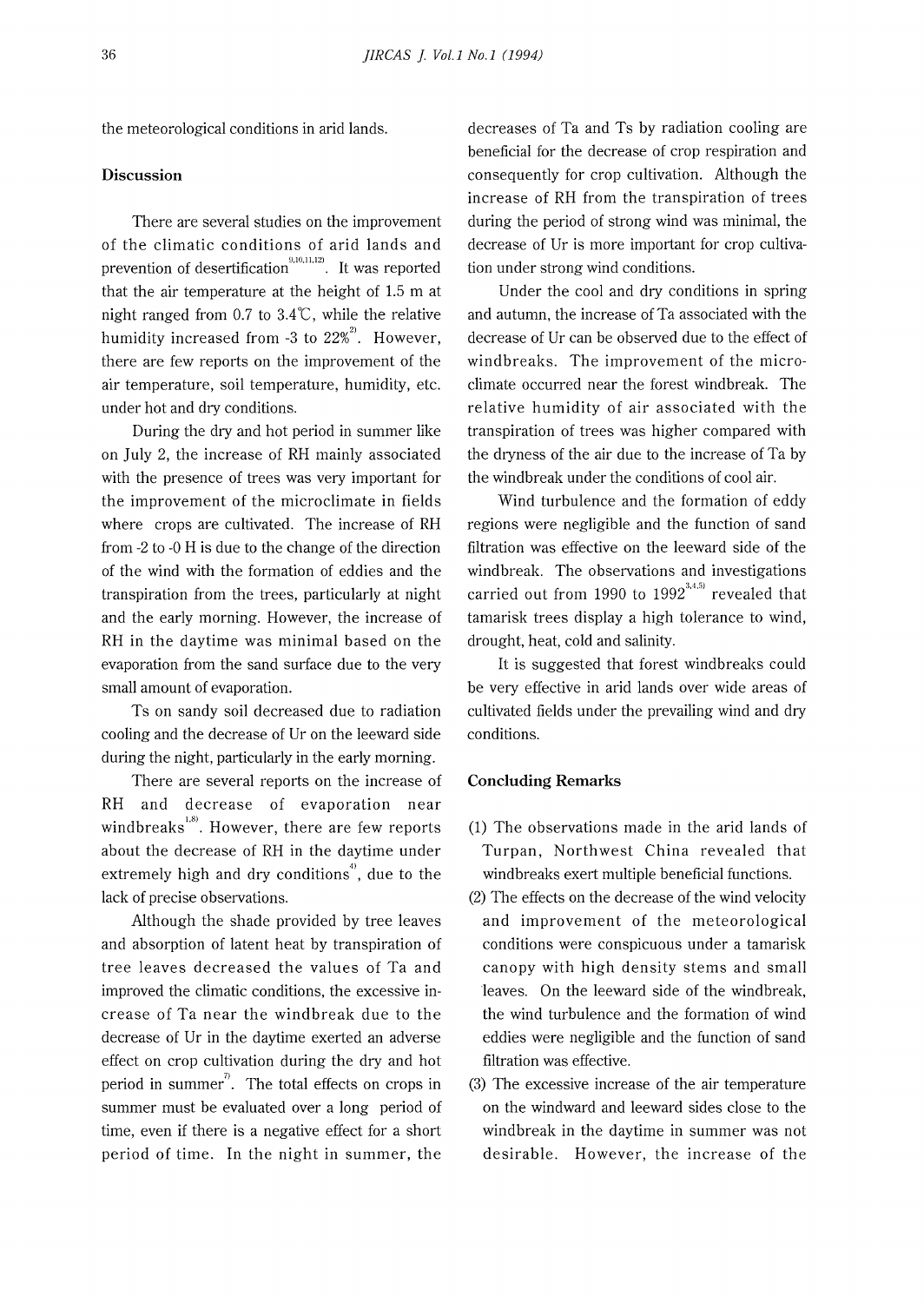temperature was alleviated to a certain degree by the shade of the windbreak and absorption of the latent heat by the transpiration from the tree leaves.

- (4) The decrease of the soil temperature by radiation cooling observed in the region where the wind velocity decreased in the night in summer exerted a favorable effect on the meteorological conditions for crop growth. The increase of transpiration from the leaves of the windbreak trees, the humidity or water vapor also affected favorably the meteorological conditions for dry farming, particularly during a period of light wind.
- (5) In spring, autumn and winter, the beneficial effects of the decrease of the wind velocity, increase of temperature and of humidity for crop cultivation were significant while the adverse effects were negligible.
- (6) The effects of the use of two rows of windbreaks on the decrease of the wind velocity and on climatic improvement were cumulative in comparison with the effect of a single row of windbreak.

### **References**

- 1) Brandle, J.R., Hintz, D.L. and Sturrock, J.W. (1988). Windbreak Technology. Elsevier, Amsterdam. 598 p.
- 2) Board of Sand Control and Forestation (1984). Sand Control and Forestation. Chinese Forestry Puhl. 323 p. [In Chinese].
- 3) Maki, T. (1991). Clarification of characteristics of meteorological evapotranspiration and protection of wind erosion by windbreaks in dry

lands in China. *Inform. Assoc. Inter. Coop. Agric. Fore.* **14** : 31-40 [In Japanese].

- 4) Maki, T., Pan, B., Huang, P. & Yan, G. (1992). Micrometeorological modification by tamarisk windbreak forest at the arid land in Turfan, China. *]. Agric. Meteorol.* **48:** 157-164 [In Japanese with English summary].
- 5) Maki, T., Xia, X., Pan, B., Du, M., Nakai, M., Huang, P. & Yan, G. (1993). Effects of forest windbreak on meteorological improvement, prevention of wind erosion and crop growing in dry land. Proc. Japan-China Joint Res. Conf. Environmental Resources. 7-16.
- 6) Maki, T., Du, M. & Pan, B. (1993). The effect of windbreaks on meteorological improvement and the prevention of wind erosion. *]. Agric. Meteorol.* 48 : 683-686.
- 7) Maki, T., Pan, B., Du, M., Nakai, M. & Uemura, K. (1994). Effects of forest windbreaks deployed in arid lands, Turpan, Northwest China 2. Effects on prevention of wind erosion and on crop growth. *JIRCAS ].* 1 : 39-45.
- 8) Skidmore, E.L. and Hagen, L.J. (1977). Reducing wind erosion with barriers. *Trans. ASAE* 20 : 911 -915.
- 9) Xinjiang Inst. Biol. Ped. Des. Res. (1978). Xinjiang desert and its development. Chinese Science Puhl. 124 p. [In Chinese].
- 10) Zhu, Z. & Liu, S. (1981). Desertification and its rehabilitation in North China. Chinese Forestry Puhl. 83 p. [In Chinese].
- 11) Zhu, Z., Liu, S., Wu, Z. & Di, X. (1986). Deserts in China. Inst. Desert Res., Lanzhou. 132 p.
- 12) Zhu, Z., Liu, S. & Di, X. (1988). Desertification and rehabilitation in China. Inter. Cent. Edu. Res. Des. Cont. 222 p.